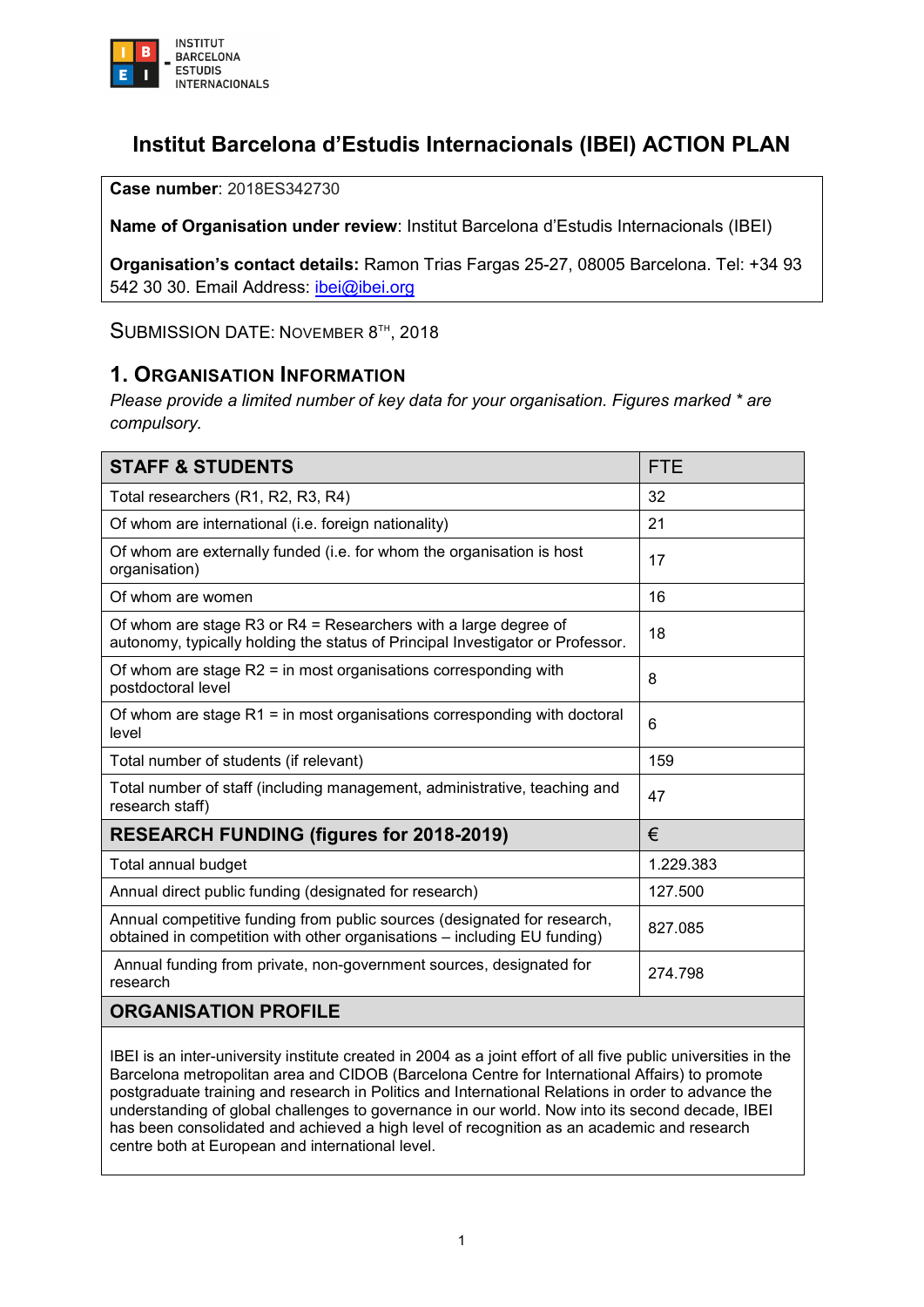

### **2. STRENGTHS AND WEAKNESSES OF THE CURRENT PRACTICE:**

Please provide an overview of the organisation in terms of the strengths and weaknesses of the current practice under the four thematic headings of the Charter and Code at your organization.

| Thematic heading of<br>the Charter and Code | <b>STRENGTHS and WEAKNESSES</b>                                                                                                                                                                                                                                                                                                                                                                                                                                                                                                                                                                                                                                                                                                                             |
|---------------------------------------------|-------------------------------------------------------------------------------------------------------------------------------------------------------------------------------------------------------------------------------------------------------------------------------------------------------------------------------------------------------------------------------------------------------------------------------------------------------------------------------------------------------------------------------------------------------------------------------------------------------------------------------------------------------------------------------------------------------------------------------------------------------------|
| <b>Ethical and</b><br>professional aspects  | IBEI has clearly promoted a work environment where researchers<br>enjoy freedom of thought and expression. There are no reported<br>cases of discrimination based on ideology, religious or other<br>beliefs, ethnicity, race, nationality, gender, sexual orientation, civil<br>status, sickness or disability, union membership, family<br>relationships with other members of the institute or the use of any<br>of the co-official languages in Spain.                                                                                                                                                                                                                                                                                                  |
|                                             | IBEI has clearly articulated strategic research goals, including the<br>recent development of research clusters and the increasing<br>attraction of national and European funding. As IBEI research is<br>funded by public and private funds, accountability is taken into<br>account by all researchers and administrative staff members. IBEI<br>manages public and private research funding in a sound,<br>transparent and efficient way.                                                                                                                                                                                                                                                                                                                |
|                                             | As far as weaknesses of the current practices are concerned, it<br>must be stated that IBEI is already working on the provision of<br>adequate information and training to researchers regarding the<br>applicability of codes of ethics relevant to research or data<br>protection regulation. A first step has already been taken by with<br>the convening of an IBEI working group on ethics to deal with the<br>ethical evaluation of risk in students' dissertations. Some training<br>sessions on data protection regulation will also be organised.<br>Additionally, an agreement has been established with UPF, one of<br>the founding universities, allowing IBEI research projects to be<br>processed by the Ethics Committee of this university. |
|                                             | Regarding public engagement, an initial debate about how IBEI<br>research activities are disseminated to society at large has<br>already taken place in order to make IBEI more visible as a<br>leading centre for IR research and teaching in Barcelona.<br>Definitely, new initiatives for collaboration and public engagement<br>will be part of a broader and more comprehensive institutional<br>plan of communication.                                                                                                                                                                                                                                                                                                                                |
|                                             | Finally, the evaluation system for assessing both administrative<br>and academic staff's professional performance also remains an<br>issue to be improved, but the tenure-track system established<br>since 2008 has been working very well. Since its creation, IBEI<br>already established a clear mechanism for the selection and                                                                                                                                                                                                                                                                                                                                                                                                                        |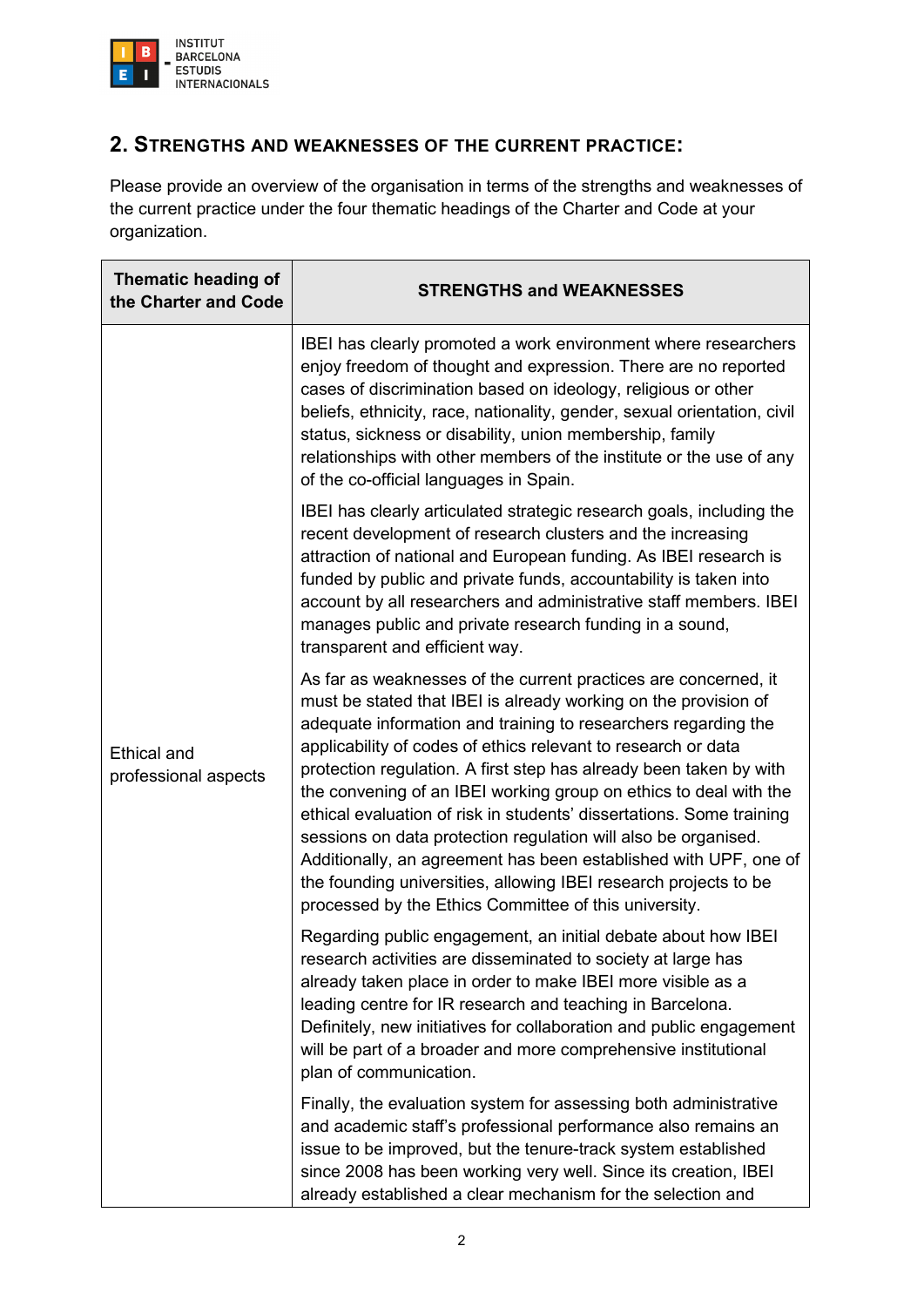

|                              | assessment of assistant professors, and introduced a tenure track<br>system that included an external evaluation procedure, for<br>assistants to be considered for tenure. In parallel, a more<br>informal annual evaluation of activities report and working plan<br>where established for all postdocs working full-time at the<br>Institute. Researchers prepared a self-assessment, and this was<br>revised by an in-house senior committee, that provided comments<br>and suggestion for career development. |
|------------------------------|-------------------------------------------------------------------------------------------------------------------------------------------------------------------------------------------------------------------------------------------------------------------------------------------------------------------------------------------------------------------------------------------------------------------------------------------------------------------------------------------------------------------|
|                              | There remain, however, some areas that can be improved. On the<br>one hand, it is necessary to work on the clarification of the<br>assessment criteria for the other career profiles of researchers, as<br>for example promotion to full professor. On the other hand, the<br>evaluation system for administrative staff members is still in a<br>preliminary phase but it foresees a link between evaluation and<br>incentives system.                                                                           |
| Recruitment and<br>selection | Recruitment procedures at IBEI generally fulfil the requirements of<br>openness, efficiency, transparency and they are up to<br>international standards. Job advertisements give a broad<br>description of knowledge and competencies required. Selection<br>committees consist of senior academic staff with diverse expertise<br>carefully ensuring an adequate gender balance.                                                                                                                                 |
|                              | Only minor and easy-to-solve problems need to be addressed in<br>the recruitment and selection process, such as the inclusion of<br>more information in the job advertisement or a more detailed<br>feedback to each candidate.                                                                                                                                                                                                                                                                                   |
|                              | There is a wide agreement among researchers and administrative<br>staff members that IBEI recognizes them as professionals and are<br>treated according to this fact. IBEI also promotes a stimulating<br>research environment by offering appropriate equipment, facilities<br>and opportunities and takes the necessary steps to ensure labour<br>safety. Other strengths that IBEI ensures are the flexibility in the<br>working conditions for researchers and the value of mobility.                         |
| Working conditions           | However, according to the survey results, IBEI has to work on the<br>implementation of a career development strategy for the whole<br>IBEI community, even though it has already established a clear<br>mechanism of promotion for assistant professors (tenure track)<br>and a mechanism of incentives for the permanent faculty. There is<br>a need to define a specific career development strategy for<br>administrative staff members.                                                                       |
|                              | Regarding gender balance, all faculty and administrative staff<br>have already committed themselves to elaborate and implement a<br>Gender Equality Action Plan. A preliminary discussion took place<br>during the 2018 annual retreat where some topics were discussed<br>(imbalanced gender composition, sexual harassment among                                                                                                                                                                                |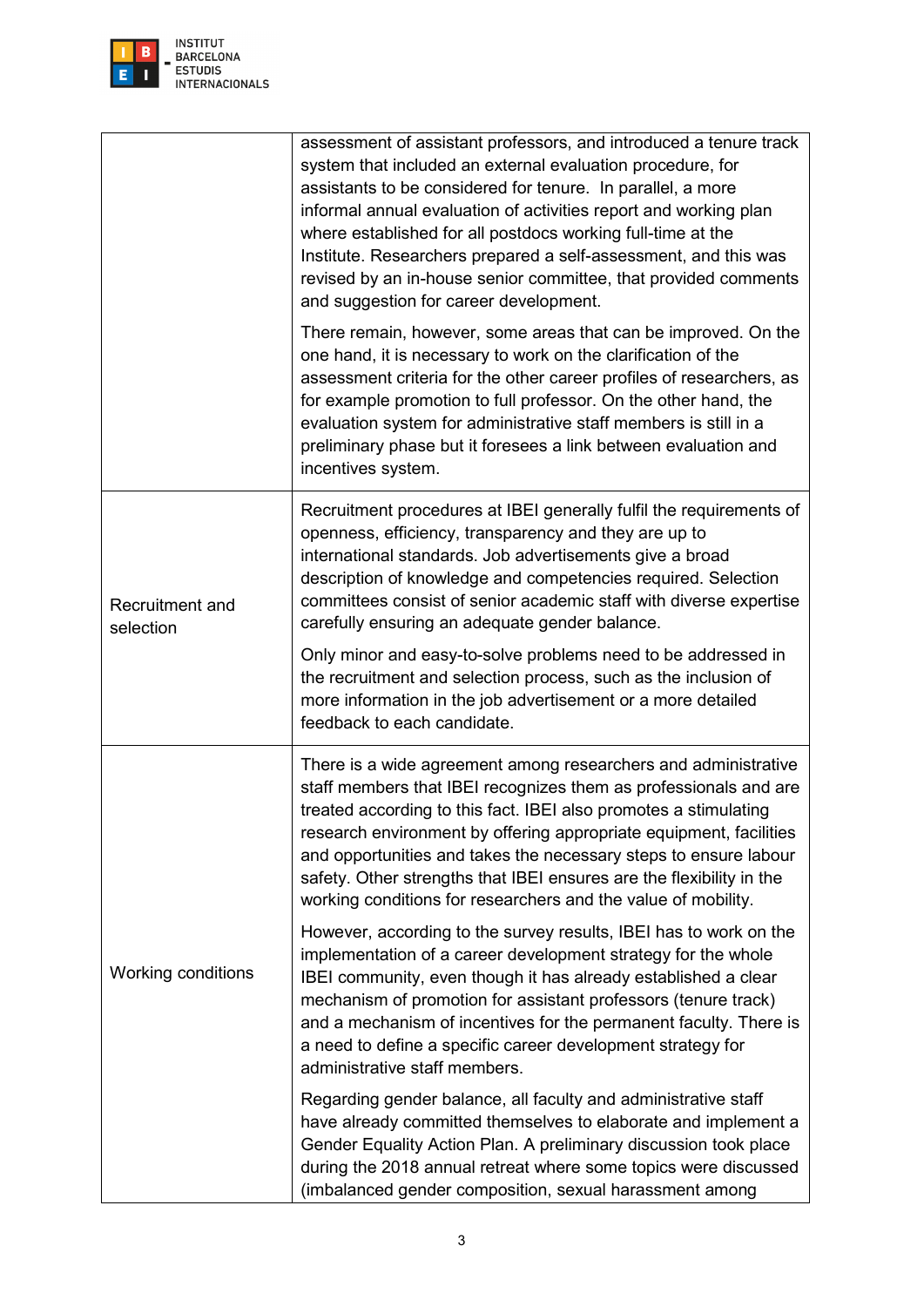

|                             | students, gender discrimination in class, LGTB rights, equal<br>payment, etc.). All these and other questions will be included in a<br>Plan for gender balance and equal opportunity policy which will be<br>developed by a representative committee of the whole IBEI<br>community.                                                                                                                                                                                                                                                            |
|-----------------------------|-------------------------------------------------------------------------------------------------------------------------------------------------------------------------------------------------------------------------------------------------------------------------------------------------------------------------------------------------------------------------------------------------------------------------------------------------------------------------------------------------------------------------------------------------|
|                             | Finally, IBEI also needs to establish better procedures to deal with<br>complaints and appeals with confidential and informal assistance<br>in resolving work-related conflicts, disputes and grievances.                                                                                                                                                                                                                                                                                                                                       |
|                             | IBEI researchers are keenly aware of the necessity to regularly<br>update and expand skills and competencies through formal<br>training, workshops, conferences, e-learning, etc. IBEI already<br>offers access to research training and continuous development.                                                                                                                                                                                                                                                                                |
| Training and<br>development | As IBEI is at an initial stage of supervising pre-doctoral students,<br>although this activity is linked to PhD programs in partner<br>universities. Guidelines on how to establish a structured<br>relationship between supervisors and early-stage researchers are<br>derived from these programmes, but IBEI might develop some<br>complementary support. The Academic Research Coordinator<br>has to become the clearly identified person to whom early-stage<br>researchers can refer for the performance of their professional<br>duties. |

## **3. ACTIONS**

The Action Plan and HRS4R strategy must be published on an easily accessible location of the organisation's website.

Please provide the web link to the organisation's HR Strategy dedicated webpage(s):

\*URL: [https://www.ibei.org/en/human-resources-strategy-hrs4r\\_121781](https://www.ibei.org/en/human-resources-strategy-hrs4r_121781)

Please list a summary of all individual actions to be undertaken in your organisation's HRS4R to address the weaknesses or strengths identified in the Gap-Analysis:

| <b>Proposed</b><br><b>ACTIONS</b>                                                                                                                                                                            | <b>GAP</b><br>Principle(s) | <b>Timing (at least</b><br>by year's<br>quarter/semester) | <b>Responsi</b><br>ble Unit                                              | Indicator(s) /<br>Target(s)                                           |  |  |
|--------------------------------------------------------------------------------------------------------------------------------------------------------------------------------------------------------------|----------------------------|-----------------------------------------------------------|--------------------------------------------------------------------------|-----------------------------------------------------------------------|--|--|
| 1. Disseminate the Code<br>of Ethics in Research<br>and the procedure for<br>dealing with ethical<br>evaluation for risk, data<br>handling for research<br>undertaken by IBEI<br>researchers and<br>students | 2. Ethical<br>Principles   | 2019 2 <sup>nd</sup> Semester                             | Working<br>Group on<br>Ethics and<br>Academic<br>Research<br>Coordinator | All researchers and<br>students have access<br>to the Code of Ethics. |  |  |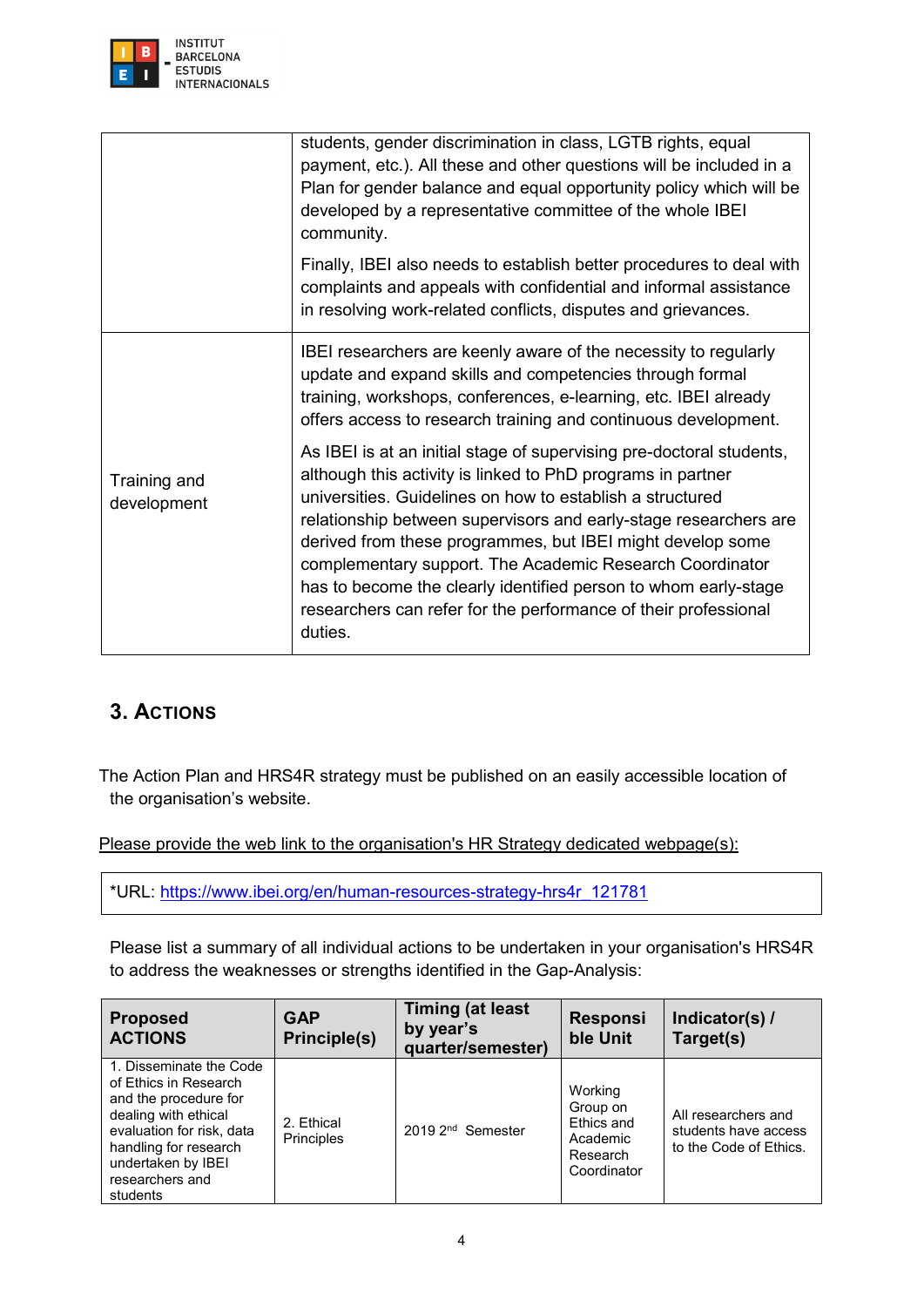

| 2. Provide better<br>linkages to the UPF<br>ethics committee                                                                                  | 2. Ethical<br>Principles                                                                   | 2019 2 <sup>nd</sup> Semester                       | Director,<br>Academic<br>Research<br>Coordinator,<br>and Working<br>Group on<br><b>Ethics</b> | Regular contacts or<br>meetings between the<br>UPF ethics committee<br>and the IBEI Working<br>group on ethics |
|-----------------------------------------------------------------------------------------------------------------------------------------------|--------------------------------------------------------------------------------------------|-----------------------------------------------------|-----------------------------------------------------------------------------------------------|----------------------------------------------------------------------------------------------------------------|
| 3. Design and<br>disseminate a<br>description of the<br>distribution of roles in the<br>field of Human Resource<br>Management                 | 5. Contractual<br>and Legal<br>Obligations<br>24. Working<br>Conditions                    | General<br>2019 2 <sup>nd</sup> Semester<br>Manager |                                                                                               | Document on Human<br>Resources<br>Management available                                                         |
| 4. On-going Training<br>concerning Data<br>Protection regulation                                                                              | 7. Good Practice<br>in Research                                                            | 2020 1st Semester                                   | Communicati<br>on Unit and<br>General<br>Manager                                              | Number of participants<br>in the training session<br>concerning Data<br>protection regulation                  |
| 5. Develop and<br>disseminate a best-<br>practices document on<br>data protection                                                             | 7. Good Practice<br>in Research                                                            | 2020 1 <sup>st</sup> Semester                       | Academic<br>Research<br>Coordinator<br>and Working<br>Group on<br><b>Ethics</b>               | Best-practices<br>document on data<br>protection available                                                     |
| 6. Offer academic staff<br>media training or courses<br>on the dissemination of<br>information to public<br>audiences                         | 9. Public<br>Engagement                                                                    | 2020 2 <sup>nd</sup> Semester                       | Communicati<br>on Unit                                                                        | Number of participants<br>in the training<br>sessions on public<br>engagement                                  |
| 7. Clarify whether high<br>media visibility is<br>regarded as career-<br>enhancing                                                            | 9. Public<br>Engagement                                                                    | 2020 2 <sup>nd</sup> Semester                       | Director,<br>Senior<br>Academic<br><b>Staff</b><br>Committee                                  | Inclusion of media<br>visibility available in<br>the assessment<br>criteria                                    |
| 8. Prepare a document<br>on the evaluation system<br>for assessing non-tenure<br>track researchers on a<br>regular basis                      | 11. Evaluation<br>Appraisal<br>systems                                                     | 2020 1st Semester                                   | Senior<br>Academic<br><b>Staff</b><br>Committee                                               | Evaluation system<br>available                                                                                 |
| 9. Introduce an<br>evaluation system for<br>assessing administrative<br>staff members and to link<br>the evaluation to an<br>incentive system | 11. Evaluation<br>Appraisal<br>systems<br>25. Stability and<br>Permanence of<br>Employment | 2019 1st Semester                                   | Director and<br>General<br>Manager                                                            | Evaluation system<br>available                                                                                 |
| 10. Improve information<br>in all job advertisement                                                                                           | 12. Recruitment                                                                            | 2019 2 <sup>nd</sup> Semester                       | Direction<br>Committee                                                                        | Job descriptions<br>available for each new<br>position                                                         |
| 11. Create templates<br>with indicators on several<br>areas assessed by the<br>selection committee                                            | 16. Judging<br>Merit                                                                       | 2020 1st Semester                                   | Director,<br>General<br>Manager and<br>Research<br>Coordinator                                | Templates with<br>indicators for the<br>candidates'<br>assessment available                                    |
| 12. Ask the private firm<br>in charge of the<br>management of<br>occupational health to<br>provide all personnel<br>with regular tests        | 24. Working<br>Conditions                                                                  | 2019 1st Semester                                   | General<br>Manager                                                                            | Regular tests on<br>occupational health for<br>all personnel                                                   |
| 13. Review the rules and<br>conditions for sabbatical<br>leaves                                                                               | 24. Working<br>Conditions                                                                  | 2021 1st Semester                                   | Director and<br>Senior<br>Academic<br><b>Staff</b><br>Committee                               | Update the sabbatical<br>leaves regulation                                                                     |
| 14. Implement the<br>Incentives Plan for                                                                                                      | 25. Stability and<br>Permanence of                                                         | 2019 1st Semester                                   | Director and<br>General                                                                       | <b>Incentives Plan</b><br>available                                                                            |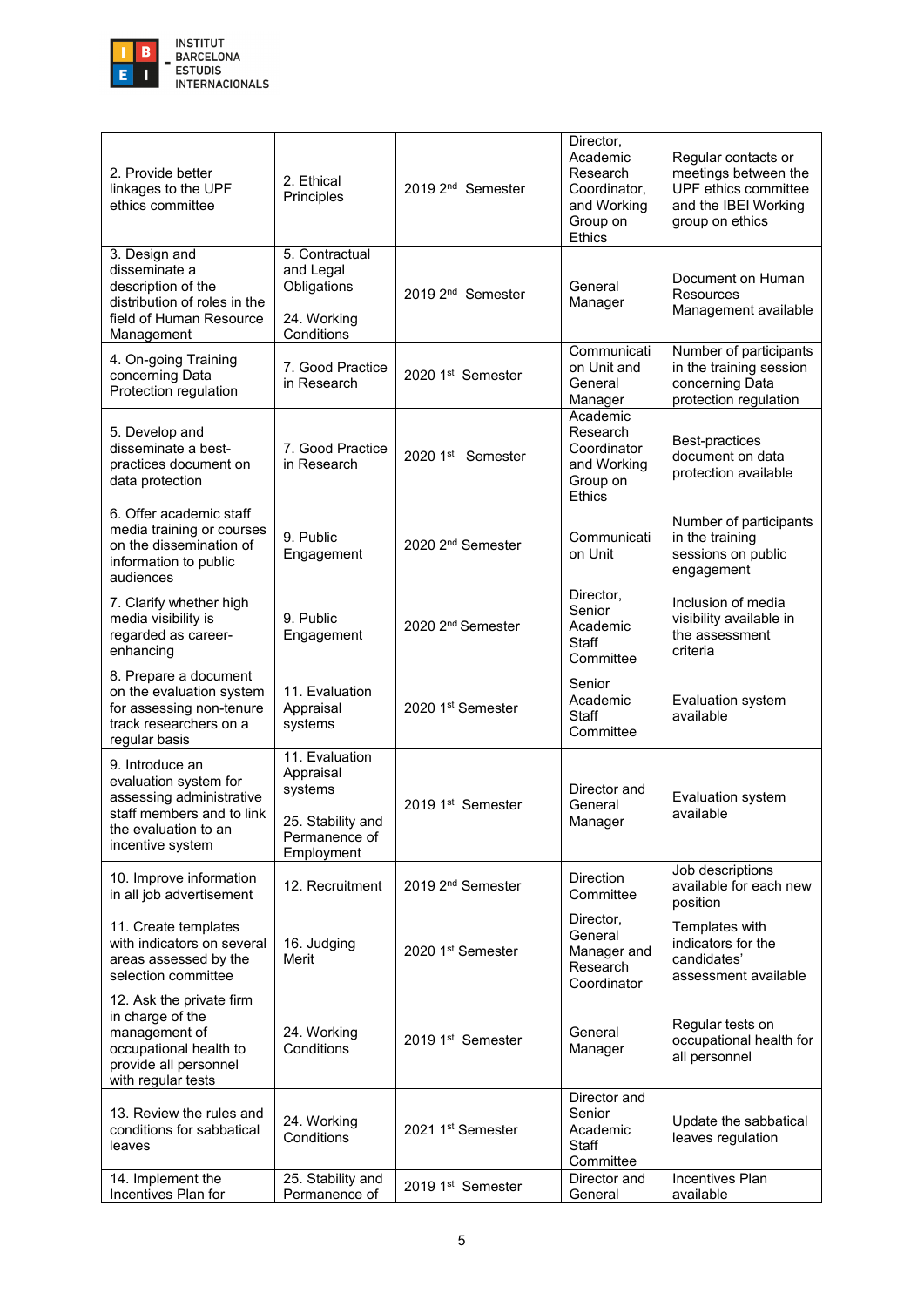

| publications in journals<br>and/or in prestigious<br><b>Academic Presses</b>                                                                     | Employment                                                                             |                               | Manager                                                                                                 |                                                                                                 |
|--------------------------------------------------------------------------------------------------------------------------------------------------|----------------------------------------------------------------------------------------|-------------------------------|---------------------------------------------------------------------------------------------------------|-------------------------------------------------------------------------------------------------|
| 15. Consolidate<br>incentives programme<br>for permanent academic<br>staff                                                                       | 25. Stability and<br>Permanence of<br>Employment                                       | 2019 1st Semester             | Director and<br>General<br>Manager                                                                      | <b>Incentives Plan</b><br>available                                                             |
| 16. Develop,<br>disseminate and<br>implement a Gender<br><b>Equality Action Plan</b>                                                             | 27. Gender<br>Balance                                                                  | 2020 1st Semester             | Representativ<br>e Committee<br>of the whole<br><b>IBEI</b><br>Community                                | <b>Gender Equality</b><br>Action Plan approved<br>and published                                 |
| 17. Integrate, update and<br>distribute a document on<br>career development<br>strategies for<br>researchers at all stages<br>of their career    | 28. Career<br>Development<br>30. Access to<br>Career Advice                            | 2020 2 <sup>nd</sup> Semester | Director and<br>General<br>Manager                                                                      | Career Development<br>Strategy for<br>researchers available                                     |
| 18. Define a specific<br>career development<br>strategy for<br>administrative staff<br>members                                                   | 28. Career<br>Development<br>30. Access to<br>Career Advice                            | 2020 2 <sup>nd</sup> semester | General<br>Manager and<br>Director                                                                      | Career Development<br>Strategy for<br>administrative staff<br>members available                 |
| 19. Design and<br>disseminate a document<br>on intellectual property<br>rights.                                                                  | 31. Intellectual<br><b>Property Rights</b>                                             | 2021 2 <sup>nd</sup> Semester | Communicati<br>on Office and<br>General<br>Manager                                                      | Document on<br>intellectual property<br>rights available                                        |
| 20. Re-evaluate co-<br>authorship and how it<br>affects the academic<br>ranks                                                                    | 32. Co-<br>authorship                                                                  | 2021 1 <sup>st</sup> Semester | Senior<br>Academic<br>Staff<br>Committee                                                                | Inclusion of a<br>clarification of co-<br>authorship available in<br>the assessment<br>criteria |
| 21. Review the<br>assessment guidelines<br>for assistant professors                                                                              | 33. Teaching                                                                           | 2021 1 <sup>st</sup> Semester | Director and<br>Scientific<br>Council                                                                   | Assessment<br>guidelines for<br>assistant professors<br>available                               |
| 22. Systematize diffusion<br>of information on training<br>and resources for<br>teaching                                                         | 33. Teaching                                                                           | 2019 2 <sup>nd</sup> Semester | Academic<br>Office and<br><b>UPF Center</b><br>for Learning<br>Innovation<br>and<br>Knowledge<br>(CLIK) | Information on training<br>and resources for<br>teaching available                              |
| 23. Design and<br>disseminate a document<br>on the procedures to<br>deal with complaints and<br>appeals for academic<br>and administrative staff | 34. Complaints /<br>appeals                                                            | 2021 2 <sup>nd</sup> Semester | General<br>Manager and<br>Director                                                                      | Document on the<br>procedures to deal<br>with complaints /<br>appeals available                 |
| 24. Develop guidelines<br>on the tasks and<br>methods for supervision<br>and mentoring                                                           | 36. Relation with<br>supervisors<br>37. Supervision<br>and Managerial<br><b>Duties</b> | 2022 1 <sup>st</sup> Semester | Director,<br>Academic<br>Research<br>Coordinator<br>and Scientific<br>Council                           | Guidelines for<br>supervision and<br>mentoring available                                        |

The establishment of an Open Recruitment Policy is a key element in the HRS4R strategy. Please indicate how your organisation will use the Open, Transparent and Merit-Based Recruitment Toolkit and how you intend to implement/are implementing the principles of Open, Transparent and Merit-Based Recruitment. Please fill in a sum up list of all individual actions to be undertaken in your organisation's HRS4R, based on the weaknesses identified in the OTM-R: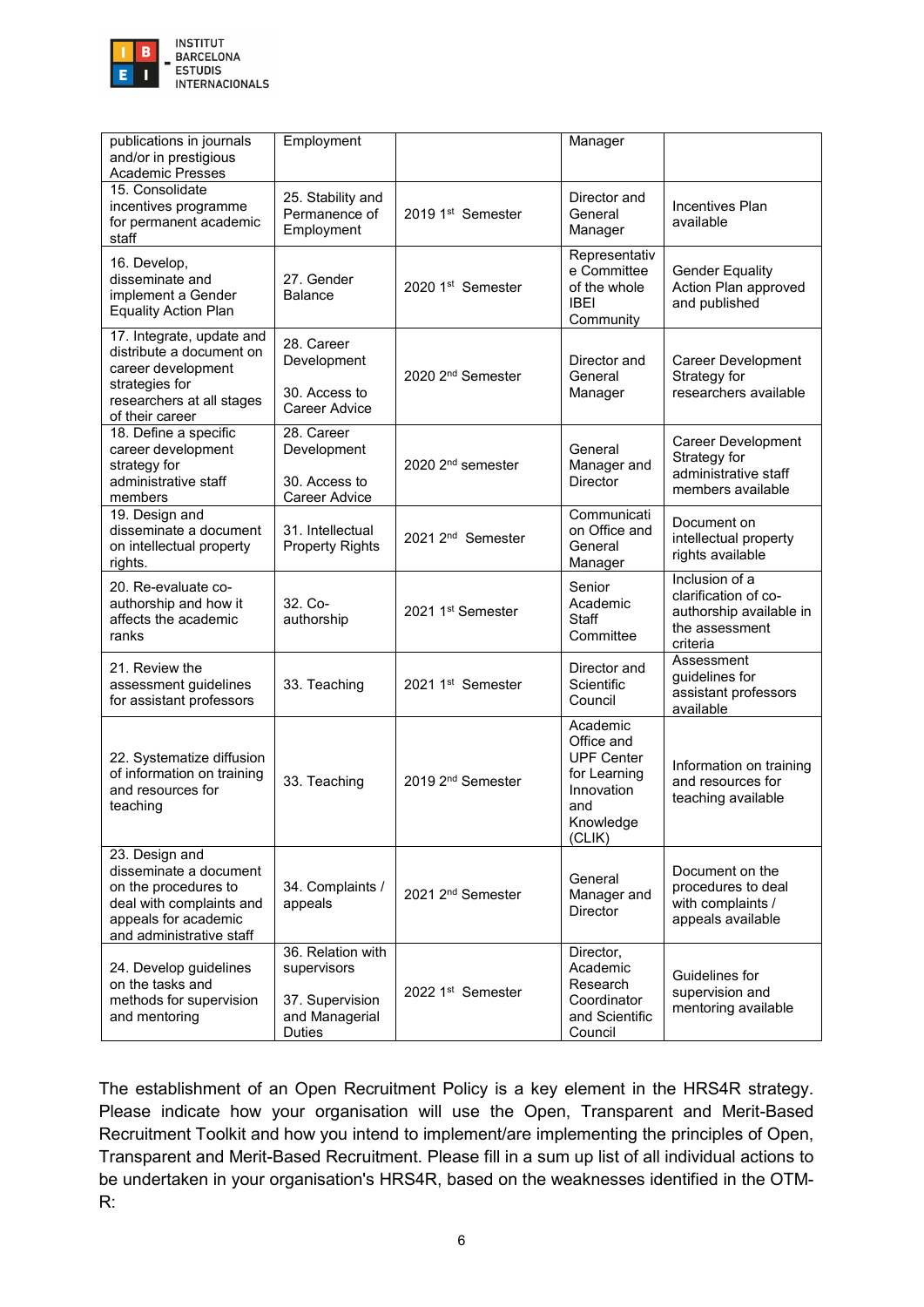

| <b>Proposed</b><br><b>ACTIONS</b>                                                                                                                                           | <b>OTM-R</b><br><b>Principle(s)</b>        | <b>Timing (at least</b><br>by year's<br>quarter/semester) | <b>Responsible</b><br><b>Unit</b>                                                | Indicator(s) /<br>Target(s)                                                                                                |  |
|-----------------------------------------------------------------------------------------------------------------------------------------------------------------------------|--------------------------------------------|-----------------------------------------------------------|----------------------------------------------------------------------------------|----------------------------------------------------------------------------------------------------------------------------|--|
| 25. Publish IBEI OTM-<br>R policy in our website                                                                                                                            | Retrieved from the<br>OTM-R checklist (1)  | 2022 1 <sup>st</sup> Semester                             | Research<br>Coordination<br>Unit and<br>General<br>Manager                       | Web link                                                                                                                   |  |
| 26. Adapt the internal<br>selection guide to the<br>OTM-R guide and<br>establish procedures<br>for the recruitment of<br>the four career profiles<br>of researchers (R1-R4) | Retrieved from the<br>OTM-R checklist (2)  | 2022 1st Semester                                         | Research<br>Coordination<br>Unit and<br>General<br>Manager                       | <b>IBEI OTM-R</b><br>Guide available                                                                                       |  |
| 27. Train the selection<br>committee and staff<br>members involved in<br>the OTM-R policy                                                                                   | Retrieved from the<br>OTM-R checklist (3)  | 2022 1st Semester                                         | Research<br>Coordination<br>Unit                                                 | A training<br>workshop for the<br>selection<br>committee and<br>staff members<br>involved in the<br>recruitment<br>process |  |
| 28. Develop a quality<br>control system for<br>OTM-R policy                                                                                                                 | Retrieved from the<br>OTM-R checklist (5)  | 2022 1 <sup>st</sup> Semester                             | Research<br>Coordination<br>Unit and<br>HRS4R<br>Steering<br>Committee           | Establishment to<br>the OTM-R<br>Committee to<br>control the quality<br>of the recruitment<br>process                      |  |
| 29. Define clear<br>guidelines for the<br>selection committee in<br>order to better judge<br>merit                                                                          | Retrieved from the<br>OTM-R checklist (19) | 2021 1 <sup>st</sup> Semester                             | Director,<br>Research<br>Coordination<br>Unit and IBEI<br>selection<br>committee | Guidelines for the<br>selection<br>committee<br>available                                                                  |  |
| 30. Develop a<br>complaint mechanism<br>related to the OTM-R<br>policy                                                                                                      | Retrieved from the<br>OTM-R checklist (22) | 2022 2 <sup>nd</sup> Semester                             | Research<br>Coordination<br>Unit and<br>General<br>Manager                       | Guidelines for the<br>complaint<br>mechanism<br>available                                                                  |  |
| 31. Design an<br>assessment system of<br>the implementation of<br>the OTM-R policy                                                                                          | Retrieved from the<br>OTM-R checklist (23) | 2022 2 <sup>nd</sup> Semester                             | HRS4R<br>Steering<br>Committee and<br>General<br>Manager                         | Follow-up of the<br>OTM-R<br>Committee                                                                                     |  |

If your organisation already has a recruitment strategy which implements the principles of Open, Transparent and Merit-Based Recruitment, please provide the web link where this strategy can be found on your organisation's website:

URL:

#### **4. IMPLEMENTATION**

General overview of the expected implementation process:

IBEI HRS4R Action Plan is closely aligned with the Institute's Strategic Plan 2015-2020. Its definition and the subsequent implementation process involve the researchers at all stages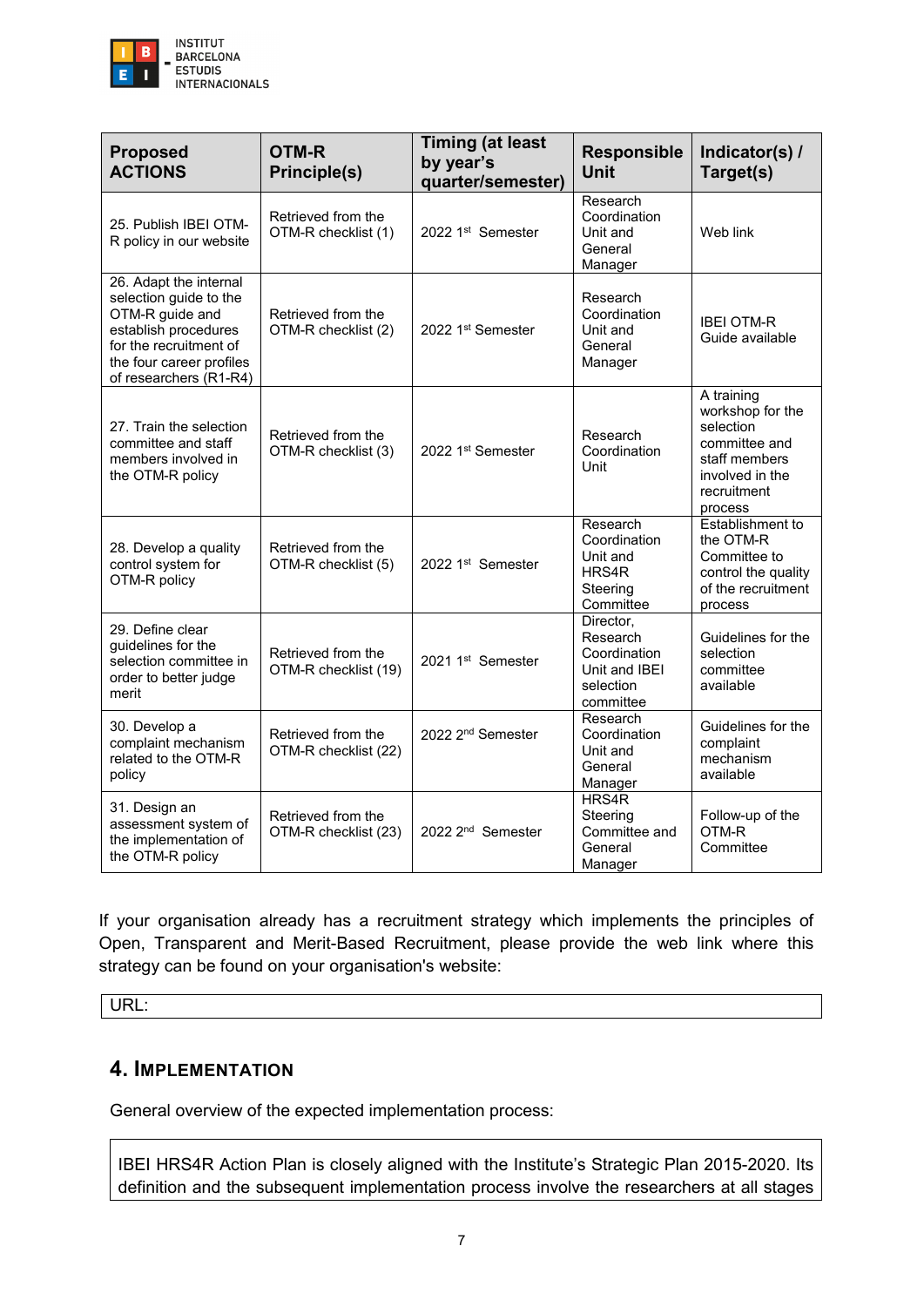

of their career as well as the whole administrative staff of IBEI irrespective of the person's position or contractual situation. Since the motivation of administrative and research support staff is also greatly influenced by their environment, the HRS4R Working Group decided to include their demands in the Gap Analysis and the Action Plan in order to ensure a positive work environment and good working conditions for everyone which will also yield better results for researchers and the institute as a whole. In this sense, the IBEI Human Resources Strategy will apply the 40 principles of Charter and Code to the whole IBEI community, researchers and administrative staff.

The contractual structure of IBEI academic staff is diverse due to the fact it is composed of a number of assistant and associate professors under contract with IBEI and externallyfunded researchers (from regional, national and European funding programmes). From the beginning, this team has been created by advertising annually for tenure-track assistant professor positions, and through fellowships for visiting scholars of noted academic standing. Externally funded researchers are not tenure-track, except if they compete for an IBEI position in an open call. Moreover, several professors from universities in the Barcelona area complete the teaching and research staff. Recently, IBEI has started to accept PhD students through competitive doctoral scholarship schemes and under the supervision of an IBEI senior researcher.

The implementation process of the IBEI HRS4R Action Plan will start in the first semester of 2019 when the document will be published on the IBEI website, submitted and accepted by EURAXESS. In fact, there are some proposed actions which are already being implemented due to the fact that they are already part of the Strategic Plan 2015-2020. Other complementary sectorial plans will be elaborated and implemented together with diverse stakeholders on a case-to-case basis.

IBEI will undertake an interim review at the beginning of 2021 followed by a proposal of new actions for the following period. In this preliminary assessment, the steering committee will measure progress in each action proposed in the Action Plan through indicators and will propose adjustments when needed. This process will also be assessed by external experts.

By the end of 2023, IBEI will have implemented and subsequently monitored the revised action plan, having incorporated feed-back from the interim assessment. After these 5 years, another internal review will be conducted by IBEI and a site visit will be undertaken.

Make sure you also cover all the aspects highlighted in the checklist below, which you will need to describe in detail:

| <b>Checklist</b>                                                                    | *Detailed description and duly justification                                                                                                                                                                                       |
|-------------------------------------------------------------------------------------|------------------------------------------------------------------------------------------------------------------------------------------------------------------------------------------------------------------------------------|
| How will the implementation<br>committee and/or steering group<br>oversee progress? | IBEI will create a steering committee which will report<br>on the implementation of the HRS4R Action Plan to<br>the Director twice a year. It will also be responsible for<br>the follow-up of the progress of the Action Plan and |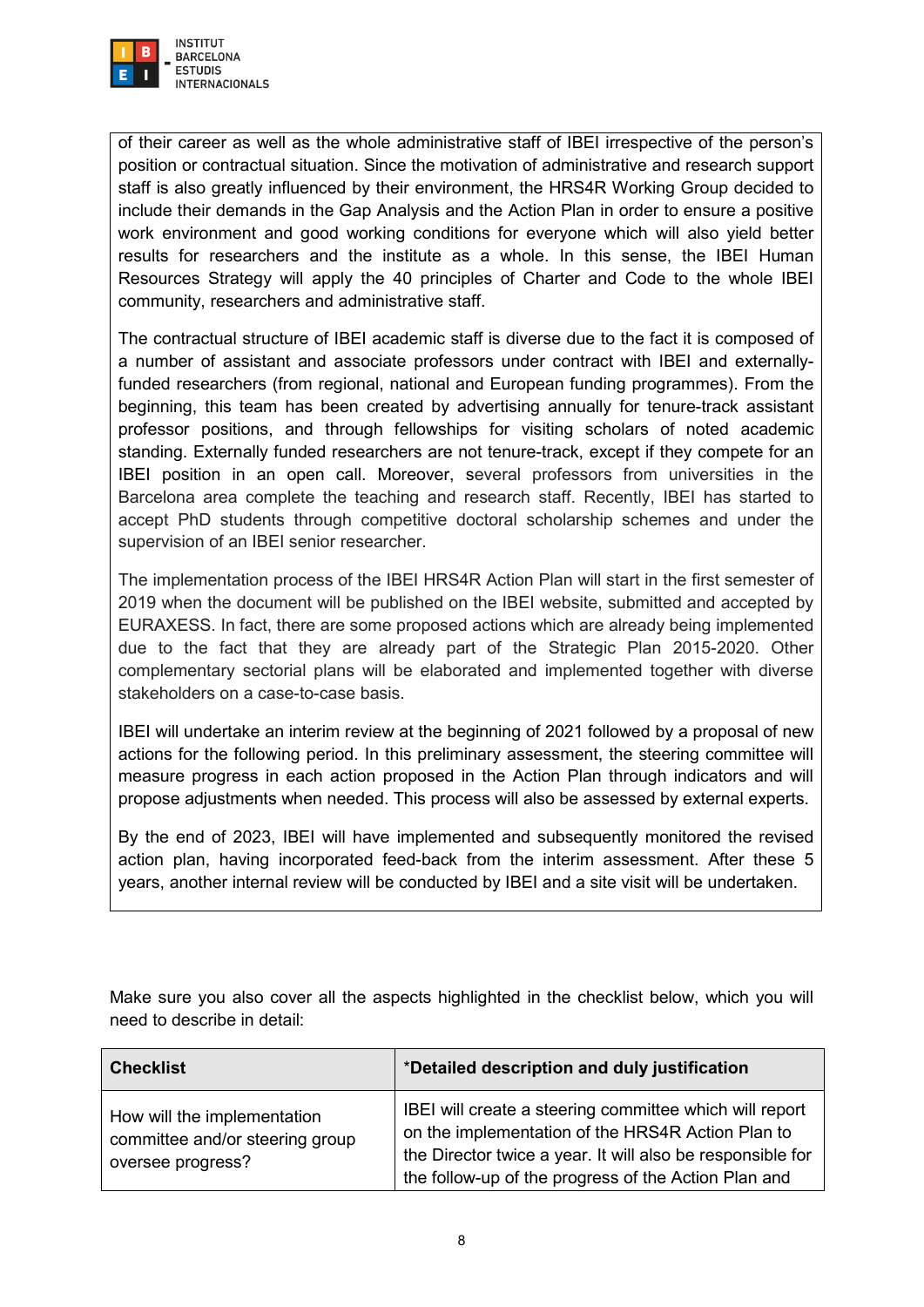

|                                                                                                                                                                                                          | will propose adjustments when needed.                                                                                                                                                                                                                                                                                                                                                                                                                                                                                |
|----------------------------------------------------------------------------------------------------------------------------------------------------------------------------------------------------------|----------------------------------------------------------------------------------------------------------------------------------------------------------------------------------------------------------------------------------------------------------------------------------------------------------------------------------------------------------------------------------------------------------------------------------------------------------------------------------------------------------------------|
| How do you intend to involve the<br>research community, your main<br>stakeholders, in the implementation<br>process?                                                                                     | The IBEI HRS4R steering committee will be<br>composed of a number of members of the previous<br>HRS4R Working Group, being representative of the<br>whole IBEI research and management community.<br>When appropriate, the steering committee will be able<br>to convene a specific subgroup with other members of<br>the IBEI community to deal with any of the proposed<br>actions to be implemented.                                                                                                              |
|                                                                                                                                                                                                          | Transparency will become key. All the strategic<br>documents generated during the implementation<br>process will be presented to the whole community in<br>different committees depending on the topic (annual<br>IBEI retreat, faculty meetings, management meetings,<br>scientific council, permanent commission and teaching<br>quality committee incorporating student<br>representatives). Besides, they will be available in the<br>organization's internal intranet and/or public website,<br>as appropriate. |
| How do you proceed with the<br>alignment of organisation's policies<br>with the HRS4R? Make sure the<br>HRS4R is recognized in the<br>organisation's research strategy, as<br>the overarching HR policy. | IBEI HRS4R Action Plan is already aligned with the<br>Institute's Strategic Plan 2015-2020. The actions<br>proposed and still not implemented will be included in<br>the next Strategic Plan for 2021-2026.                                                                                                                                                                                                                                                                                                          |
| How will you ensure that the<br>proposed actions are implemented?                                                                                                                                        | The steering committee will be responsible for the<br>follow-up of the implementation of the Action Plan.<br>The General Manager who is also in charge of Human<br>Resource Management will take part in the HRS4R<br>steering committee, making sure that the proposed<br>actions are implemented.                                                                                                                                                                                                                  |
| How will you monitor progress<br>(timeline)?                                                                                                                                                             | The steering committee will monitor progress following<br>the timeline proposed in the HRS4R Action Plan. See<br>the concrete timeline in the Additional remarks<br>section.                                                                                                                                                                                                                                                                                                                                         |
| How will you measure progress<br>(indicators) in view of the next<br>assessment?                                                                                                                         | There will be an interim review at the beginning of<br>2021 followed by a proposal of new actions for the<br>following period. In this preliminary assessment, the<br>steering committee will measure progress in each<br>action proposed in the Action Plan through indicators<br>and will propose adjustments when needed.                                                                                                                                                                                         |